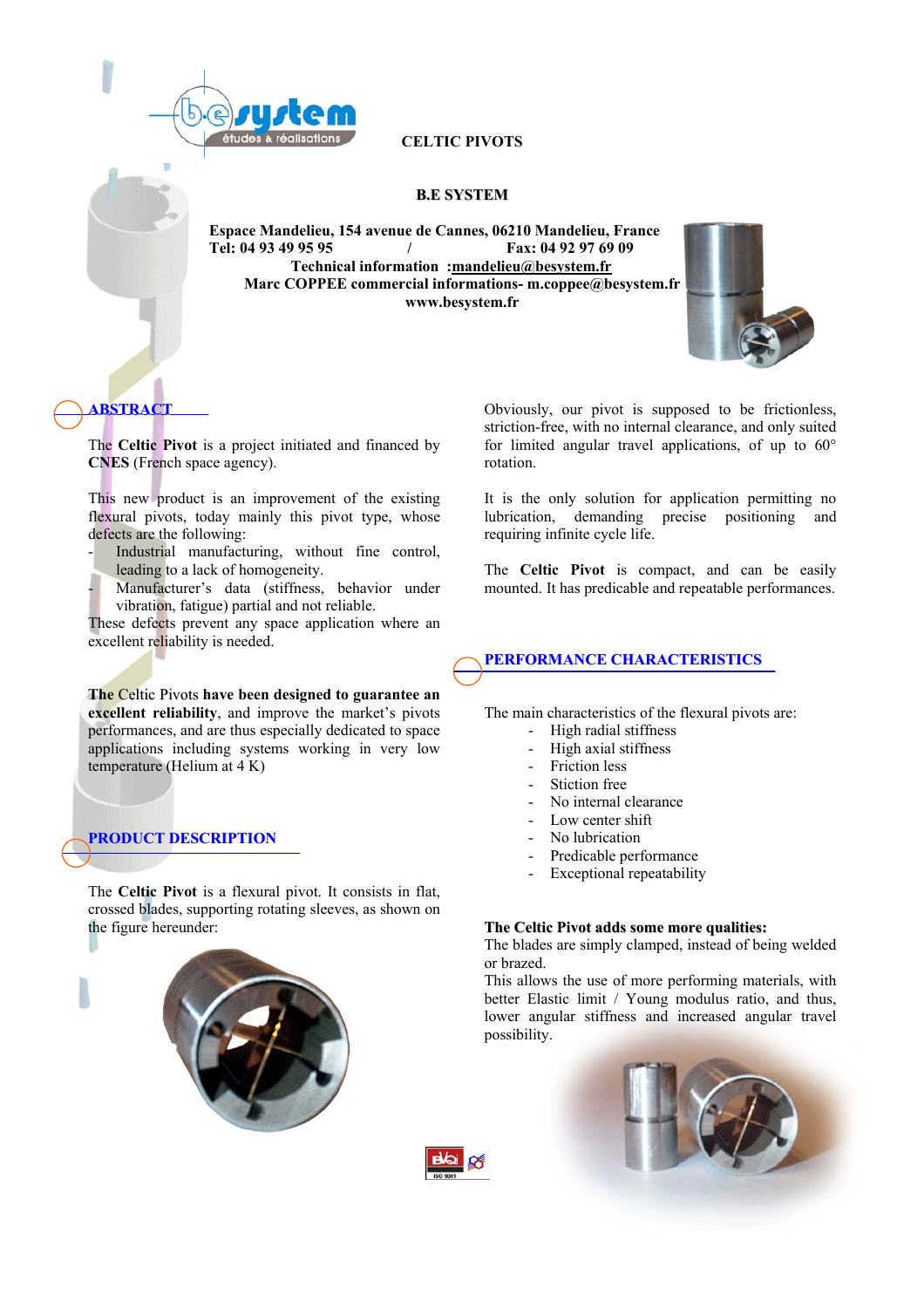

Moreover, since the blade material characteristics are not deteriorated by the welding, the reliability and the performance predications are highly improved.

In addition our assembly supposes to be reliable even at very low temperatures.

A first generation of "Celtic" pivot was introduced at Toulouse Space Mechanisms Symposium (9/99). But the blades clamping was not reliable after the tests campaign.

BE System designed a new clamping solution (refer to figure hereafter) which is introduced at this symposium and which is under testing.



## **PERFORMANCE VERIFICATION**

Moreover, FE Models can be used in order to predict new **Celtic Pivots** performances.

FE Models of existing pivots have been correlated to tests results (axial, radial and angular stiffness, maximum allowable forces, ...) and allow to know precisely the safety margins.

The figure hereafter shows the FEM



The figure hereafter shows only the blades, modelized with SHELL elements.



**These FEM are fully parametric, allowing any combination of dimension and material. The output is :**

- 
- **angular travel, with safety margin** - **radial and axial loads, with safety margin**
- 
- **radial and axial stiffnesses**
- **center shift**

**For standard pivots, behavior laws are known and used through spread sheets**

The table hereafter gives some results for **Celtics Pivots** in miscellaneous dimensions (A pivot with Diameter=20 mm, and blade thickness  $= 0.2$ mm is called D20e0.2)

| Pivot   | Max    | Max       | Center      | Kteta    |
|---------|--------|-----------|-------------|----------|
|         | Faxial | Angle     | shift<br>at | (Nm/rad) |
|         | (in N) | (degrees) | max angle   |          |
| D11e0.1 | 662    | 24        | 0.12        | 0.04     |
| D11e0.2 | 1170   | 12        | 0.03        | 0.32     |
| D20e0.1 | 918    | 50        | $\ast$      | 0.02     |
| D20e0.2 | 1730   | 26        | 0.28        | 0.23     |

\* angular measures never been used (to important) not reliable center shift analyses.